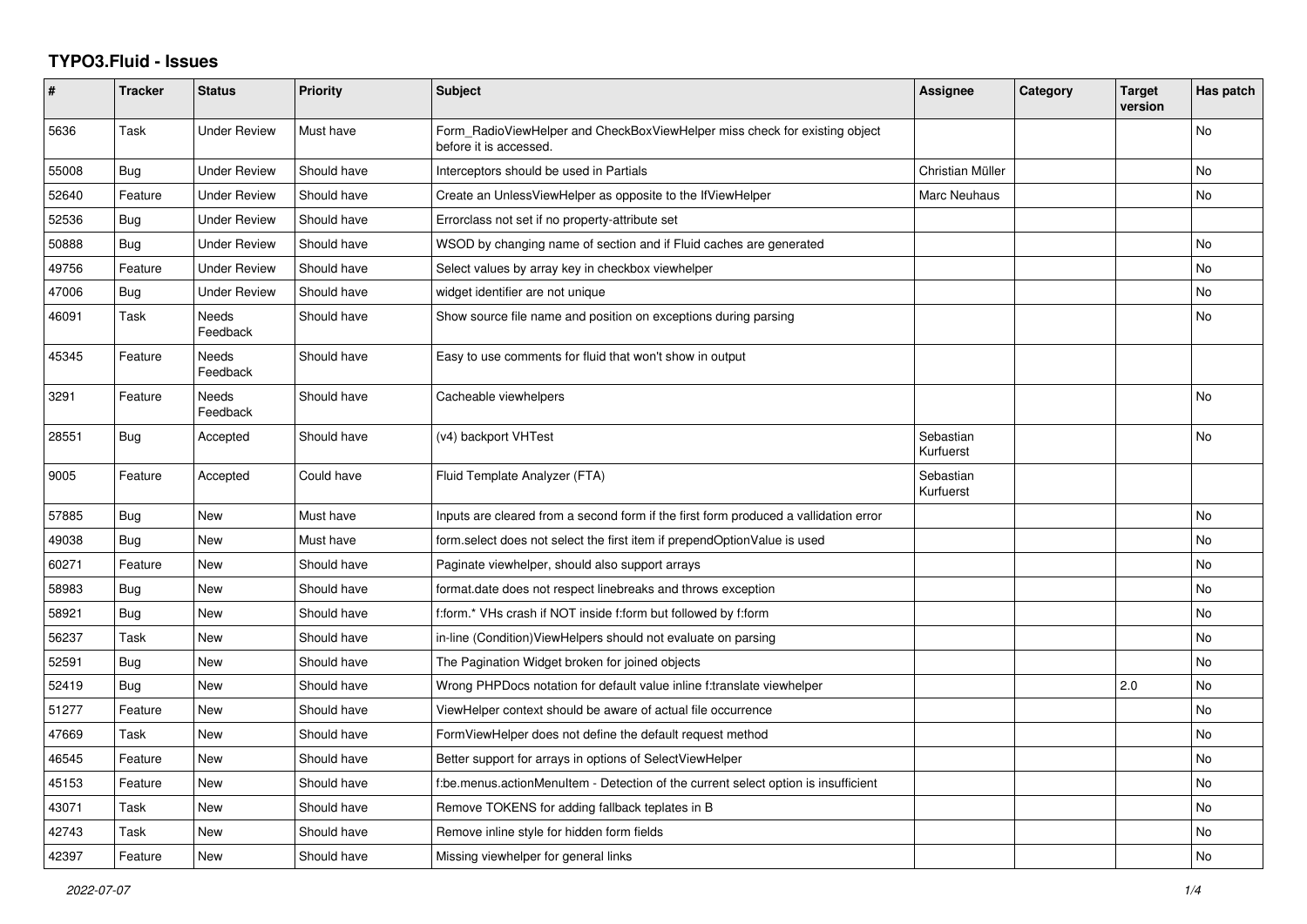| #     | <b>Tracker</b> | <b>Status</b>       | <b>Priority</b> | <b>Subject</b>                                                                                              | <b>Assignee</b>        | Category | <b>Target</b><br>version | Has patch |
|-------|----------------|---------------------|-----------------|-------------------------------------------------------------------------------------------------------------|------------------------|----------|--------------------------|-----------|
| 40081 | Feature        | New                 | Should have     | Allow assigned variables as keys in arrays                                                                  |                        |          |                          | <b>No</b> |
| 38130 | Feature        | New                 | Should have     | Checkboxes and multiple select fields should have an assignable default value                               |                        |          |                          | No        |
| 37095 | Feature        | New                 | Should have     | It should be possible to set a different template on a Fluid TemplateView inside an<br>action               | Christopher<br>Hlubek  |          |                          | No        |
| 33215 | Feature        | New                 | Should have     | RFC: Dynamic values in ObjectAccess paths                                                                   |                        |          |                          | No        |
| 28554 | Bug            | New                 | Should have     | (v4) implement feature flag to disable caching                                                              |                        |          |                          | No        |
| 28553 | Bug            | New                 | Should have     | improve XHProf test setup                                                                                   |                        |          |                          | No        |
| 28552 | Bug            | New                 | Should have     | (v5) write ViewHelper test for compiled run; adjust functional test to do two passes<br>(uncached & cached) |                        |          |                          | <b>No</b> |
| 28550 | Bug            | New                 | Should have     | (v4) make widgets cacheable, i.e. not implement childnodeaccess interface                                   |                        |          |                          | No        |
| 28549 | Bug            | New                 | Should have     | make widgets cacheable, i.e. not implement childnodeaccess interface                                        |                        |          |                          | No        |
| 13045 | Bug            | <b>New</b>          | Should have     | Entity decode of strings are different between if-conditions and output of variable                         |                        |          |                          |           |
| 9514  | Feature        | New                 | Should have     | Support explicit Array Arguments for ViewHelpers                                                            |                        |          |                          |           |
| 48355 | Feature        | <b>New</b>          | Could have      | Assign output of viewhelper to template variable for further processing.                                    |                        |          |                          |           |
| 36559 | Feature        | New                 | Could have      | New widget progress bar                                                                                     |                        |          |                          | Yes       |
| 51239 | Bug            | <b>Under Review</b> | Must have       | AbstractViewHelper use incorrect method signature for "\$this->systemLogger->log()"                         | Adrian Föder           | Core     |                          | Yes       |
| 46257 | Feature        | <b>Under Review</b> | Should have     | Add escape sequence support for Fluid                                                                       |                        | Core     |                          | No        |
| 33394 | Feature        | Needs<br>Feedback   | Should have     | Logical expression parser for BooleanNode                                                                   | <b>Tobias Liebig</b>   | Core     |                          | No        |
| 33551 | <b>Bug</b>     | New                 | Must have       | View helper values break out of a partial scope                                                             | Sebastian<br>Kurfuerst | Core     |                          | <b>No</b> |
| 27607 | Bug            | New                 | Must have       | Make Fluid comparisons work when first element is STRING, second is NULL.                                   |                        | Core     |                          | <b>No</b> |
| 39990 | Bug            | New                 | Should have     | Same form twice in one template: hidden fields for empty values are only rendered<br>once                   |                        | Core     |                          | No        |
| 32035 | Task           | New                 | Should have     | Improve fluid error messages                                                                                |                        | Core     |                          | Yes       |
| 12863 | Bug            | New                 | Should have     | Attributes of a viewhelper can't contain a '-'                                                              | Sebastian<br>Kurfuerst | Core     |                          | No        |
| 4704  | Feature        | <b>New</b>          | Should have     | Improve parsing exception messages                                                                          |                        | Core     |                          |           |
| 3481  | Bug            | New                 | Should have     | Use ViewHelperVariableContainer in PostParseFacet                                                           |                        | Core     |                          | No        |
| 62346 | Feature        | New                 | Could have      | f:comment should have high precende                                                                         |                        | Core     | 3.x                      | No        |
| 30555 | Feature        | New                 | Could have      | Make TagBuilder more extensible                                                                             |                        | Core     |                          | No        |
| 10472 | Feature        | New                 | Could have      | Fluid Standalone distribution                                                                               |                        | Core     |                          | No        |
| 7608  | Feature        | New                 | Could have      | Configurable shorthand/object accessor delimiters                                                           |                        | Core     |                          | Yes       |
| 1907  | Feature        | New                 | Could have      | Default values for view helpers based on context                                                            |                        | Core     |                          |           |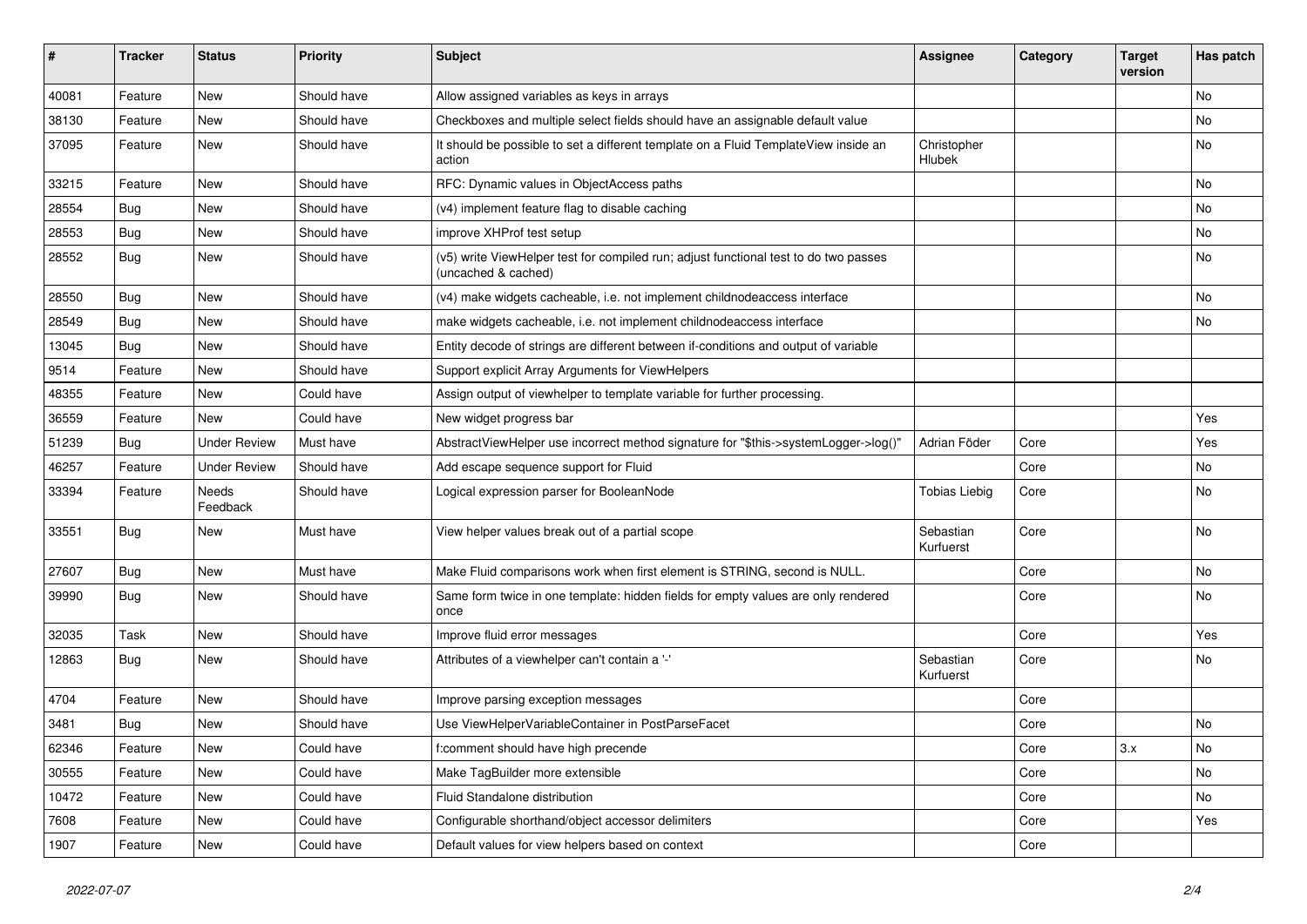| $\#$  | <b>Tracker</b> | <b>Status</b>            | <b>Priority</b> | <b>Subject</b>                                                               | <b>Assignee</b>             | Category           | <b>Target</b><br>version | Has patch     |
|-------|----------------|--------------------------|-----------------|------------------------------------------------------------------------------|-----------------------------|--------------------|--------------------------|---------------|
| 46289 | <b>Bug</b>     | <b>Needs</b><br>Feedback | Should have     | Enable Escaping Interceptor in XML request format                            |                             | View               | 2.0.1                    | No            |
| 8989  | Feature        | Needs<br>Feedback        | Could have      | Search path for fluid template files                                         |                             | View               |                          | No            |
| 38369 | Bug            | New                      | Must have       | Resource ViewHelpers should not fall back to request package                 |                             | View               |                          | No            |
| 45394 | Task           | New                      | Should have     | Forwardport Unit test for standalone view                                    |                             | View               |                          | No            |
| 43072 | Task           | New                      | Should have     | Remove TOKENS for adding templates fallback in Backporter                    |                             | View               |                          | No            |
| 60181 | Feature        | New                      | Could have      | Caching mechanism for Fluid Views/Templates                                  |                             | View               |                          | No            |
| 59057 | Bug            | <b>Under Review</b>      | Must have       | Hidden empty value fields shoud be disabled when related field is disabled   | Bastian<br>Waidelich        | ViewHelpers        |                          | No            |
| 65424 | Bug            | <b>Under Review</b>      | Should have     | SelectViewHelper must respect option(Value Label)Field for arrays            |                             | ViewHelpers        |                          | No            |
| 44234 | Bug            | <b>Under Review</b>      | Should have     | selectViewHelper's sorting does not respect locale collation                 |                             | ViewHelpers        | 2.1                      | No            |
| 43346 | Feature        | <b>Under Review</b>      | Should have     | Allow property mapping configuration via template                            | Karsten<br>Dambekalns       | <b>ViewHelpers</b> | 2.1                      | No            |
| 40998 | Bug            | <b>Under Review</b>      | Should have     | Missing parent request namespaces in form field name prefix                  | Sebastian<br>Kurfuerst      | ViewHelpers        | 1.1.1                    | No            |
| 34682 | Bug            | <b>Under Review</b>      | Should have     | Radio Button missing checked on validation error                             |                             | ViewHelpers        |                          | No            |
| 33628 | Bug            | Needs<br>Feedback        | Must have       | Multicheckboxes (multiselect) for Collections don't work                     | Christian Müller            | <b>ViewHelpers</b> |                          | No            |
| 58862 | Bug            | Needs<br>Feedback        | Should have     | FormViewHelper doesn't accept NULL as value for \$arguments                  | <b>Bastian</b><br>Waidelich | ViewHelpers        |                          | Yes           |
| 36662 | Bug            | Needs<br>Feedback        | Should have     | Checked state isn't always correct when property is collection               | Kevin Ulrich<br>Moschallski | ViewHelpers        | 1.1.1                    | No            |
| 8491  | Task           | Needs<br>Feedback        | Should have     | link.action and uri.action differ in absolute argument                       | Karsten<br>Dambekalns       | ViewHelpers        |                          | No            |
| 5933  | Feature        | Accepted                 | Should have     | Optional section rendering                                                   | Sebastian<br>Kurfuerst      | ViewHelpers        |                          | No            |
| 60856 | Bug            | New                      | Must have       | Target attribute not supported by the form viewhelper                        |                             | ViewHelpers        |                          | Yes           |
| 51100 | Feature        | New                      | Must have       | Links with absolute URI should have the option of URI Scheme                 |                             | ViewHelpers        |                          | No            |
| 40064 | Bug            | New                      | Must have       | Multiselect is not getting persisted                                         |                             | ViewHelpers        |                          | No            |
| 60003 | Feature        | New                      | Should have     | Add required-Attribute to f:form.password                                    |                             | ViewHelpers        |                          | No            |
| 54284 | Bug            | New                      | Should have     | Default Option for Switch/Case VH                                            |                             | ViewHelpers        |                          | No            |
| 54195 | Task           | New                      | Should have     | Rename and move FormViewHelper's errorClass value, currently 'f3-form-error' | Adrian Föder                | ViewHelpers        |                          | No            |
| 49600 | Bug            | New                      | Should have     | f:form tag shown as a HTML on frontend                                       |                             | ViewHelpers        |                          | No            |
| 39936 | Feature        | New                      | Should have     | registerTagAttribute should handle default values                            |                             | ViewHelpers        |                          | No            |
| 37619 | <b>Bug</b>     | New                      | Should have     | Fatal Error when using variable in name attribute of Section ViewHelper      |                             | ViewHelpers        |                          | $\mathsf{No}$ |